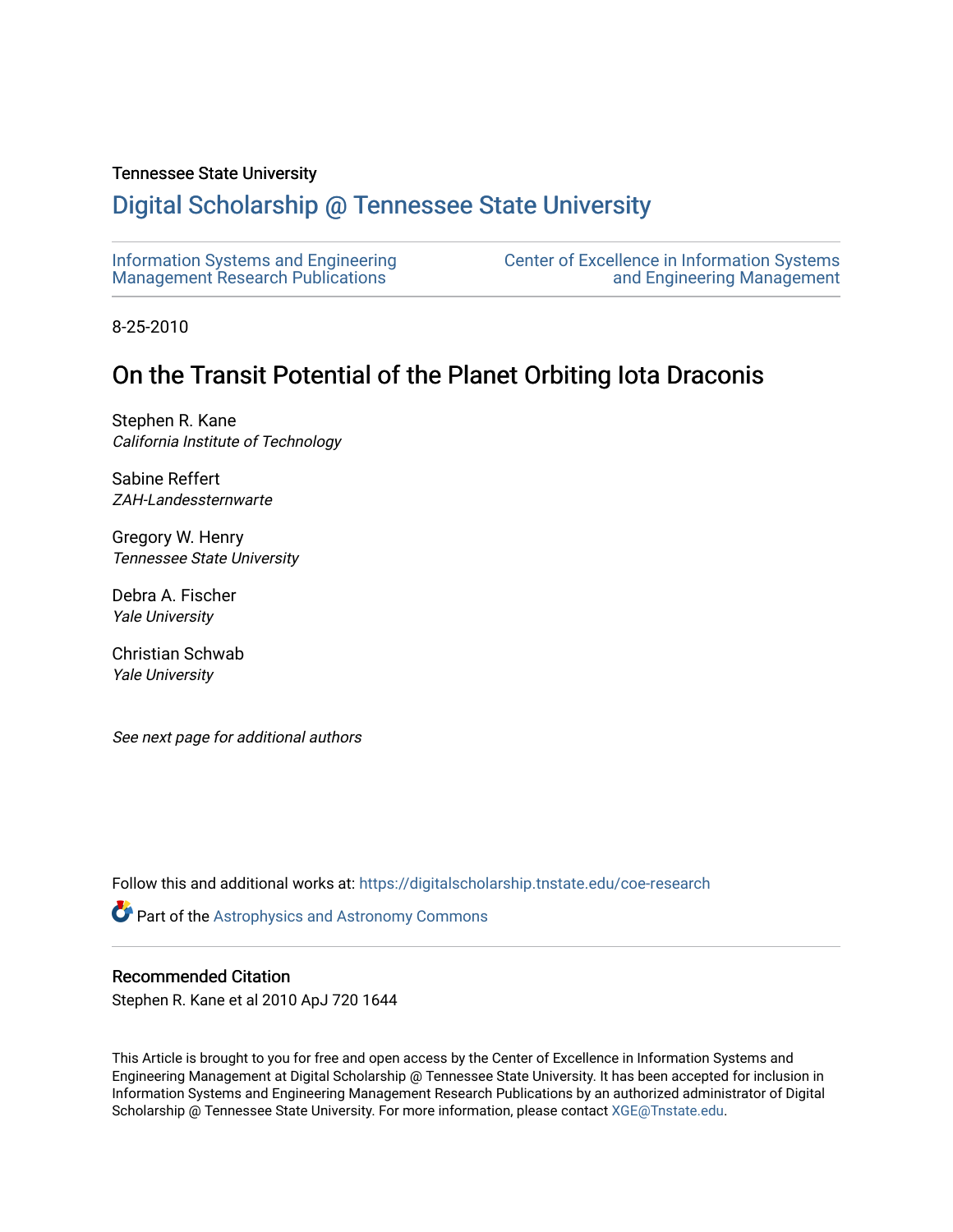# Authors

Stephen R. Kane, Sabine Reffert, Gregory W. Henry, Debra A. Fischer, Christian Schwab, Kelsey I. Clubb, and Christoph Bergmann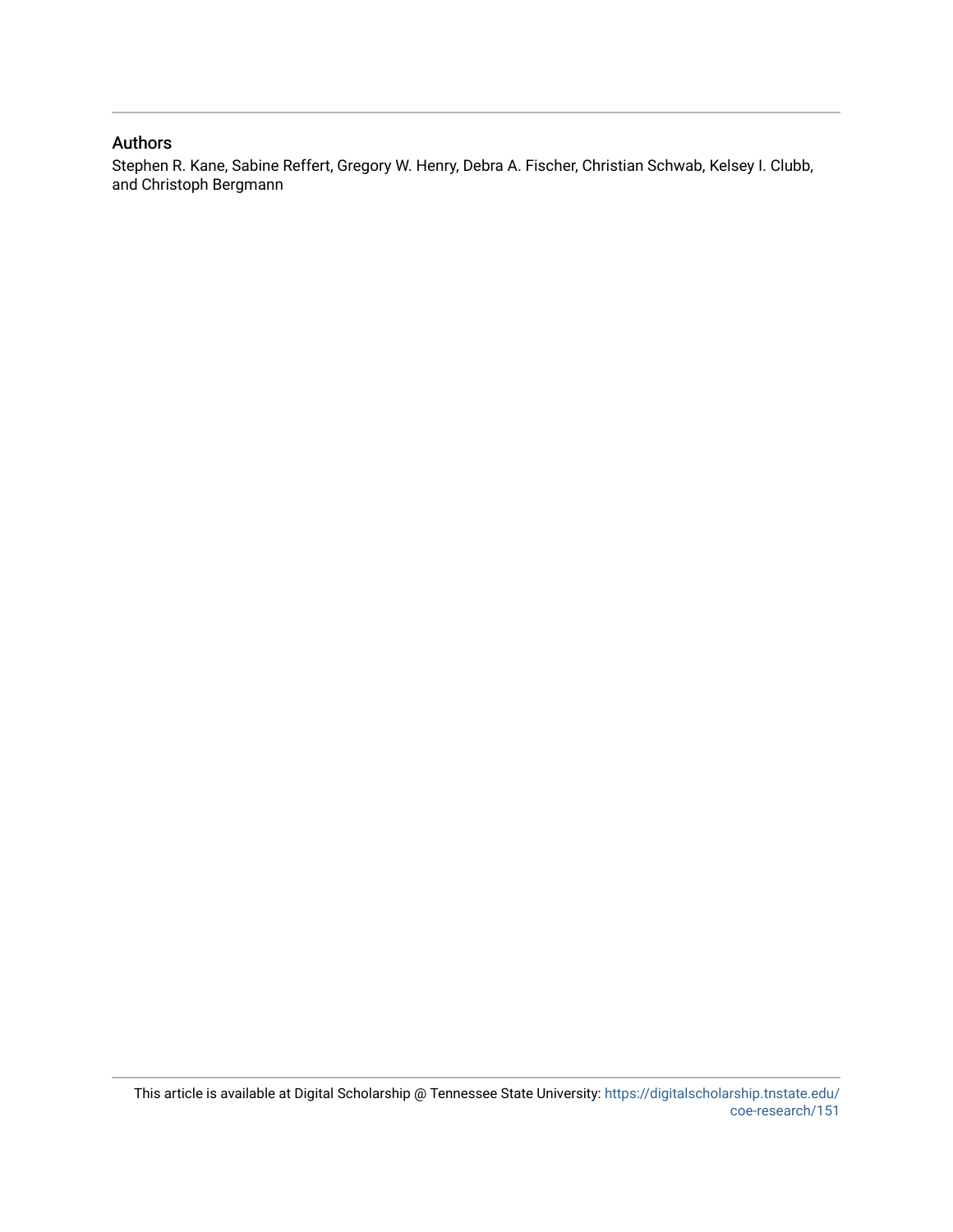## ON THE TRANSIT POTENTIAL OF THE PLANET ORBITING IOTA DRACONIS

Stephen R. Kane<sup>1</sup>, Sabine Reffert<sup>2</sup>, Gregory W. Henry<sup>3</sup>, Debra Fischer<sup>4</sup>, Christian Schwab<sup>2</sup>, Kelsey I. Clubb<sup>4</sup>,

and Christoph Bergmann2

<sup>1</sup> NASA Exoplanet Science Institute, California Institute of Technology, MS 100-22, 770 South Wilson Avenue, Pasadena, CA 91125, USA; [skane@ipac.caltech.edu](mailto:skane@ipac.caltech.edu) <sup>2</sup> ZAH-Landessternwarte, Königstuhl 12, 69117 Heidelberg, Germa

*Received 2010 May 17; accepted 2010 July 16; published 2010 August 25*

### ABSTRACT

Most of the known transiting exoplanets are in short-period orbits, largely due to the bias inherent in detecting planets through the transit technique. However, the eccentricity distribution of the known radial velocity planets results in many of those planets having a non-negligible transit probability. One such case is the massive planet orbiting the giant star iota Draconis, a situation where both the orientation of the planet's eccentric orbit and the size of the host star inflate the transit probability to a much higher value than for a typical hot Jupiter. Here we present a revised fit of the radial velocity data with new measurements and a photometric analysis of the stellar variability. We provide a revised transit probability, an improved transit ephemeris, and discuss the prospects for observing a transit of this planet from both ground and space.

*Key words:* planetary systems – stars: individual (*ι* Draconis) – techniques: photometric

### 1. INTRODUCTION

The detection of exoplanetary transits has revolutionized the way we view giant planets, both in their variety of structures (Batygin et al. [2009\)](#page-7-0) and their formation processes (Veras et al. [2009\)](#page-7-0). Even so, this view is mostly restricted to planets in short-period circular orbits around their host stars. The groundbased transit detection of the planets HD 17156b (Barbieri et al. [2007\)](#page-7-0) and HD 80606b (Laughlin et al. [2009;](#page-7-0) Moutou et al. [2009\)](#page-7-0), enabled by their high eccentricities (Kane & von Braun [2008,](#page-7-0) [2009\)](#page-7-0), provided the first insights into the structures of longer-period planets. Further discoveries of long-period planetary transits around bright stars are vital to understanding the dependence of planetary structure*/*evolution on the periastron distance of the planet (Kane et al. [2009\)](#page-7-0). Provided the orbital parameters can be determined with sufficient precision, monitoring planets detected via the radial velocity technique at predicted transit times provides a means to increase the sample of long-period transiting planets. Efforts to detect transits of the known radial velocity planets are currently being undertaken by the Transit Ephemeris Refinement and Monitoring Survey (TERMS).

Amongst the radial velocity planet discoveries, a substantial number have been found to orbit giant stars. Recent examples of such discoveries include the planetary companions of 11 Ursae Minoris and HD 32518 (Döllinger et al. [2009\)](#page-7-0) and HD 102272 (Niedzielski et al. [2009\)](#page-7-0). These detections are in good agreement with predictions of their frequency and dependence on the host star mass (Ida & Lin [2005;](#page-7-0) Kennedy & Kenyon [2008\)](#page-7-0). In particular, planets orbiting giant stars tend to have large transit probabilities due to the size of the host stars (Assef et al. [2009\)](#page-7-0). Giant stars present significant challenges, however, to those who intend to monitor those stars for the purpose of detecting exoplanetary transits. A good example is the planet orbiting HD 122430 (Setiawan et al. [2004\)](#page-7-0), for which the combination of the 22.9  $R_{\odot}$  host star (da Silva et al. [2006\)](#page-7-0) and the high eccentricity of the planetary orbit lead to a transit probability of ∼32%. However, assuming a Jupiter radius for the planet requires the unambiguous detection of a  $1.9 \times 10^{-5}$  transit depth. Additionally, the uncertainty in the orbital parameters of the planet means that a large transit window will need to be continuously monitored (Kane et al. [2009\)](#page-7-0). Finally, a photometric survey of giant stars by Henry et al. [\(2000\)](#page-7-0) found that almost half of their sample exhibited low-level photometric variability that would further complicate transit detection.

The planet orbiting iota Draconis (hereafter *ι* Dra) presents a particularly interesting case. The host star is a K2 giant, is very bright ( $V = 3.29$ ), and is frequently referred to by its other common aliases of HD 137759 and HIP 75458. A thorough spectral analysis of this star was undertaken by Sadakane et al.  $(2005)$ , who found a metallicity of  $[Fe/H] = 0.12$ . The planetary companion was discovered by Frink et al. [\(2002\)](#page-7-0), and the orbit was further refined by Zechmeister et al. [\(2008\)](#page-7-0), whose radial velocity data revealed a linear trend over time. In addition to the large stellar radius, the planetary orbit is highly eccentric and the argument of periastron ( $\omega \sim 90^{\circ}$ ) ensures that the periastron passage occurs approximately in the observer–star plane perpendicular to the line of sight.

Here we present new radial velocity data for *ι* Dra b and an analysis of the photometric stability of the host star. These data are used to provide a well-constrained transit ephemeris for the next 10 years and an assessment of the feasibility of detecting a transit for the planetary companion. This analysis and discussion may be used as a model for how to consider the transit detection potential for each of the planets orbiting giant stars. In Section 2, we present the new radial velocity data and revised orbital solution. Section [3](#page-3-0) discusses the geometric transit probability of the planet and the predicted transit depth, and in Section [4](#page-4-0) we calculate the transit ephemeris for the planet. Section [5](#page-4-0) presents the photometric analysis of the host star, and in Section [6](#page-6-0) we discuss the potential for detecting a transit of the planet.

#### 2. ORBITAL SOLUTION

The initial orbital solution provided by Frink et al. [\(2002\)](#page-7-0) had relatively large uncertainties associated with the orbital parameters because they had only a single cycle of the planetary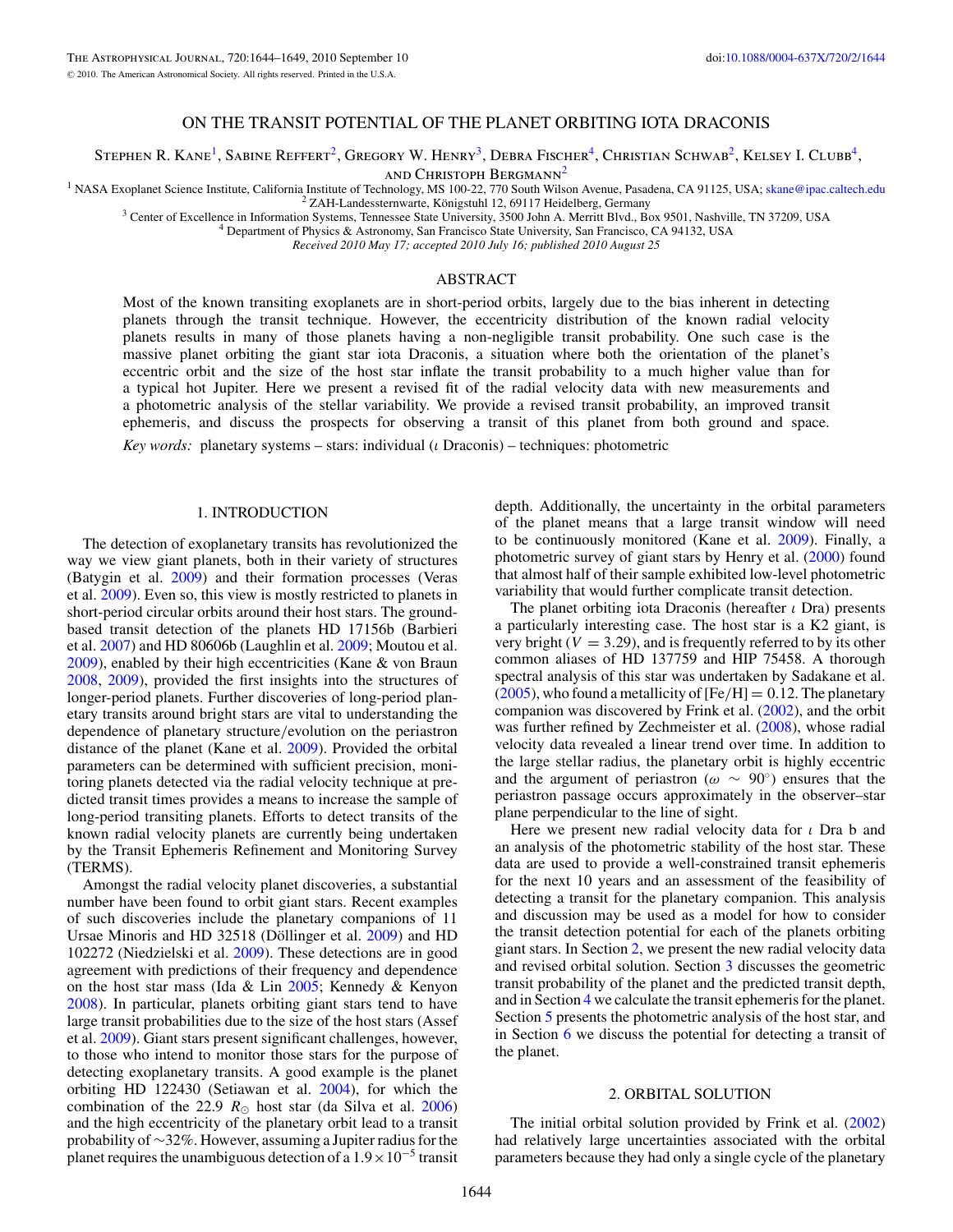<span id="page-3-0"></span>

**Figure 1.** Radial velocity measurements of *ι* Dra along with the best-fit orbital solution (solid line). The lower panel shows the residuals of the fit, observed minus calculated  $(O - C)$ .

orbit. The revised solution by Zechmeister et al. [\(2008\)](#page-7-0) is a significant improvement, mostly due to the large increase in time baseline leading to a much better-constrained period. Here we combine the Lick Observatory data published by Zechmeister et al. [\(2008\)](#page-7-0) with further data covering almost two additional cycles of the orbit. The additional data were also acquired with the 0.6 m Coudé Auxillary Telescope and the Hamilton Echelle Spectrograph at the Lick Observatory with the same techniques described by Zechmeister et al. [\(2008\)](#page-7-0).

The combined data are shown in Figure 1 along with the bestfit Keplerian model. A noise component of  $14.5 \text{ m s}^{-1}$  was added in quadrature to the derived uncertainties for each measurement in order to force *<sup>χ</sup>*<sup>2</sup> <sup>∼</sup> 1. As was noted by Zechmeister et al. [\(2008\)](#page-7-0), the addition of a linear trend of  $\sim -13.65$  m s<sup>-1</sup> yr<sup>-1</sup> is required to provide an adequate fit to the data. The residuals to the fit, shown in the lower panel of Figure 1, have an rms of 15.05 m s−1. This level of stellar jitter is common for evolved stars (Wright [2005\)](#page-7-0). Zechmeister et al. [\(2008\)](#page-7-0) find a particularly strong stellar oscillation signature for *ι* Dra with a frequency of 3.8 day−1. A Fourier analysis of the residuals did not reveal any further significant periodicity. The orbital parameters for the fit presented here are shown in Table 1, along with the parameters determined by Zechmeister et al.  $(2008)$  for comparison.

Although the eccentricity and periastron argument have comparable precisions resulting from this fit, the ephemeris critical parameters of period and time of periastron passage (Kane et al. [2009\)](#page-7-0) are significantly improved. This is represented in Figure 2, which shows the reduced  $\chi^2$  maps of parameter space for both the period (solid line) and the periastron argument (dashed line), in which one parameter is varied while holding all other parameters fixed. The large number of orbital phases



**Figure 2.**  $\chi^2$  maps for the fitted period (solid line) and argument of periastron (dashed line).

**Table 1** Fit Parameters for *ι* Dra

| Parameter                                          | 2008 Fit            | <b>Revised Fit</b> |
|----------------------------------------------------|---------------------|--------------------|
| $P$ (days)                                         | $510.88 \pm 0.15$   | $510.72 \pm 0.07$  |
| K (km $s^{-1}$ )                                   | $299.9 \pm 4.3$     | $306.0 \pm 3.8$    |
| $\omega$ (°)                                       | $88.7 \pm 1.4$      | $92.5 \pm 0.7$     |
| $\boldsymbol{e}$                                   | $0.7261 \pm 0.0061$ | $0.713 \pm 0.008$  |
| $t_p$ (JD $-$ 2, 450, 000)                         | $2013.94 \pm 0.48$  | $2015.36 \pm 0.16$ |
| Linear trend (m s <sup>-1</sup> yr <sup>-1</sup> ) | $-13.8 \pm 1.1$     | $-13.65 \pm 0.75$  |

**Note.** The orbital parameters for *ι* Dra as measured by Zechmeister et al. [\(2008\)](#page-7-0) and the revised orbital parameters based upon the combined data set are presented in this paper.

covered prevents significant global minima from occurring in period space, but the periastron argument is less constrained due to the need for more measurements during the eccentric (rapidly changing) phase of the planetary orbit.

#### 3. TRANSIT PROBABILITY, DEPTH, AND DURATION

As described by Barnes  $(2007)$  and Kane & von Braun [\(2008\)](#page-7-0), the transit probability is a strong function of both the eccentricity and the argument of periastron. In particular, the transit probability is the strongest when the periastron passage occurs close to the star–observer line of sight, or where  $\omega = 90^\circ$ . The orbit for *ι* Dra b, shown in Figure [3,](#page-4-0) is thus very well suited to produce a relatively high transit probability.

The other two primary factors that impact the transit probability are the radii of the planet and the host star. One can see from Figure [3](#page-4-0) that *ι* Dra b would have a similar transit probability to Mercury if it was not for these additional factors. To demonstrate the impact of the stellar radius and orbital eccentricity, Figure [4](#page-4-0) shows how the transit probability varies as a function of eccentricity for three different luminosity classes for a K2 star. This uses the best-fit orbital parameters shown in Table 1 and assumes a planetary radius of one Jupiter radius. The effect of eccentricity is clearly dramatic for giant stars, driving the transit probability past 30% for eccentricities greater than ∼0*.*85.

However, the dramatic positive effect the stellar radius has upon the transit probability results in an equally dramatic negative effect upon the transit depth. For the host star mass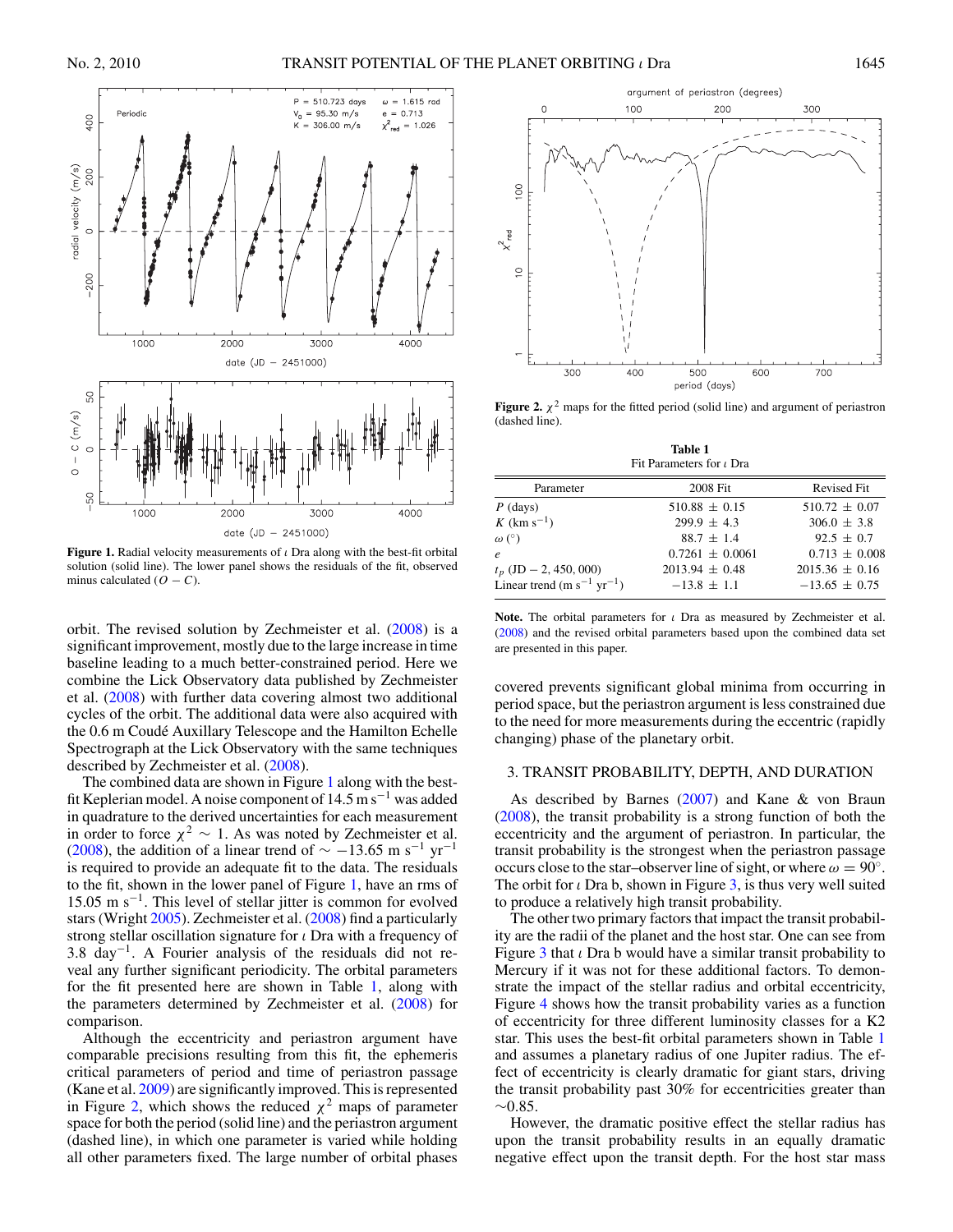<span id="page-4-0"></span>

**Figure 3.** Orbit of the planet orbiting *ι* Dra (solid line) and the orbits of the solar system planets for comparison (dashed lines).



**Figure 4.** Transit probability as a function of eccentricity for three different stellar models showing the dramatic impact of the host being a giant star.

and radius, we adopt the values of  $M_{\star} = 1.05 M_{\odot}$  and  $R_{\star} = 12.88 R_{\odot}$ , respectively, as measured by Allende Prieto & Lambert [\(1999\)](#page-7-0). This stellar mass produces a planetary mass of  $M_p \sin i = 8.7 M_J$  and a semimajor axis of  $a = 1.27$  AU. Using the methods described in Bodenheimer et al. [\(2003\)](#page-7-0), we estimate a planetary radius of  $R_p = 1.11 R_J$ . The uncertainty in the stellar mass*/*radius and subsequent uncertainty in the planetary mass*/* radius has a minor effect on the estimated transit duration but in no way effects the predicted transit midpoints since these are derived using the orbital parameters. Additionally, planetary radii become insensitive to mass in the high-mass regime, as demonstrated by the high-mass planets XO-3 b and CoRoT-3 b. Planetary radii have very little impact on both the transit probability and duration since  $R_p \ll R_{\star}$ , but the insensitivity of radius to mass as described makes this impact negligible in nature.

**Table 2** Transit Probabilities, Depths, and Durations

| $R_{\star}$ | e     | $P_t$ (%) | $\Delta F/F_0$        | $t_d$ (days) |
|-------------|-------|-----------|-----------------------|--------------|
| 1.00        | 0.000 | 0.41      | $1.30 \times 10^{-2}$ | 0.63         |
| 1.00        | 0.713 | 1.42      | $1.30 \times 10^{-2}$ | 0.26         |
| 12.88       | 0.000 | 4.74      | $7.84 \times 10^{-5}$ | 7.42         |
| 12.88       | 0.713 | 16.52     | $7.84 \times 10^{-5}$ | 3.04         |

**Note.** These calculations assume a planetary radius of  $R_p = 1.11 R_J$ .

Table 2 shows the calculated transit probability  $(P_t)$ , depth, and duration  $(t_d)$  for *ι* Dra b using the orbital parameters from Table [1.](#page-3-0) For comparative purposes, these parameters are also shown for a solar radius star. The problem of the transit depth becomes very apparent when one draws this comparison and, as described earlier, is one of the main hindrances to groundbased detection of such transits. The expected long duration of the transit is also problematic since ground-based coverage of a transit from a single telescope is impossible. These issues are described in more detail in the following sections.

#### 4. TRANSIT EPHEMERIS REFINEMENT

The accuracy of the predicted transit midpoint and the size of the time window in which the complete transit could occur are of course highly dependent upon the uncertainties associated with the orbital parameters. The calculations for predicting transit ephemerides and the influence of period and time of periastron passage are described in detail by Kane et al. [\(2009\)](#page-7-0). Based upon the improved orbital parameters shown in Table [1,](#page-3-0) the transit ephemeris for *ι* Dra b has been calculated for the next 10 years and is shown in Table [3.](#page-5-0)

The size of the new predicted transit window is 73.56 days based upon the orbital parameters of Frink et al. [\(2002\)](#page-7-0) and 6.05 days based upon the orbital parameters of Zechmeister et al. [\(2008\)](#page-7-0). With the improved orbital parameters described in this paper, the next predicted transit window has been reduced in size to 4.35 days. By the time the 2020 transit prediction arrives, the size of the transit window will have grown to 5.33 days. It should be noted that, despite the remaining large size of the transit window, it is now largely dominated by the transit duration, which is expected to be ∼3*.*0 days as shown in Table 2. Even so, attempts to obtain full coverage of the transit window from the ground will require a multi-longitudinal campaign during which one can only hope for cooperative weather. The complete observation of an ingress or egress during a single night is a substantially more achievable goal under such circumstances. However, one still must contend with the challenge of meeting the photometric precision requirements for a successful detection.

#### 5. PHOTOMETRIC STABILITY

SIMBAD refers to *ι* Dra as a variable star based on its citation as NSV 7077 in the New Catalogue of Suspected Variable Stars (Kukarkin et al. [1982\)](#page-7-0). The NSV entry is based on the photometric study of Jackisch [\(1963\)](#page-7-0), who reported a magnitude range of 0.09 mag. Later, Percy [\(1993\)](#page-7-0) included *ι* Dra in his search for photometric variability in K giants chosen from the Bright Star Catalogue (Hoffleit & Jaschek [1991\)](#page-7-0) and found the star to be constant to a limit of 0.01 mag.

We investigated the photometric stability of *ι* Dra using newer observations. The *Hipparcos* satellite observed the star during its three-year mission and acquired a photometric data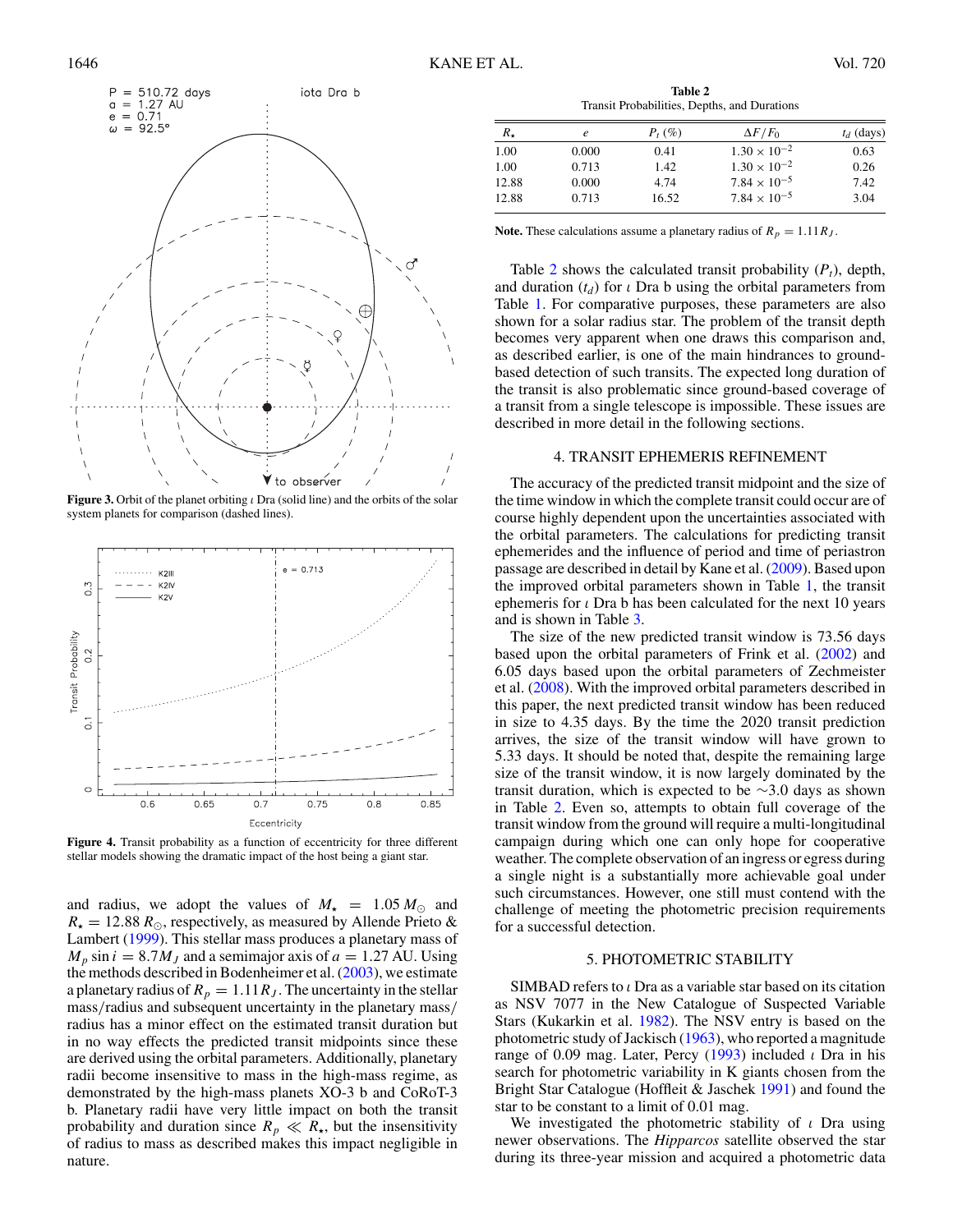<span id="page-5-0"></span>

|            | Beginning        | Midpoint   |                  | End        |                  |
|------------|------------------|------------|------------------|------------|------------------|
| JD         | Date             | JD         | Date             | JD         | Date             |
| 2455587.81 | 2011 01 26 07 20 | 2455589.98 | 2011 01 28 11 35 | 2455592.16 | 2011 01 30 15 50 |
| 2456098.46 | 2012 06 19 22 56 | 2456100.70 | 2012 06 22 04 52 | 2456102.95 | 2012 06 24 10 48 |
| 2456609.11 | 2013 11 12 14 32 | 2456611.42 | 2013 11 14 22 09 | 2456613.74 | 2013 11 17 05 46 |
| 2457119.76 | 2015 04 07 06 08 | 2457122.14 | 2015 04 09 15 26 | 2457124.53 | 2015 04 12 00 43 |
| 2457630.41 | 2016 08 29 21 44 | 2457632.86 | 2016 09 01 08 43 | 2457635.32 | 2016 09 03 19 41 |
| 2458141.06 | 2018 01 22 13 20 | 2458143.58 | 2018 01 25 01 59 | 2458146.11 | 2018 01 27 14 38 |
| 2458651.71 | 2019 06 17 04 56 | 2458654.30 | 2019 06 19 19 16 | 2458656.90 | 2019 06 22 09 36 |
| 2459162.36 | 2020 11 08 20 32 | 2459165.02 | 2020 11 11 12 33 | 2459167.69 | 2020 11 14 04 34 |

**Table 3** Refined Transit Ephemeris for *ι* Dra b

**Notes.** The columns indicate the beginning, midpoint, and end of the transit window in both Julian and calendar dates for the next 10 years. The calendar date is expressed in UT and includes the year, month, day, hour, and minute.



**Figure 5.** Photometry of *ι* Dra from the *Hipparcos* mission.

set consisting of 104 measurements spanning a period of 1160 days (Perryman et al. [1997\)](#page-7-0). The scatter of the 104 *ι* Dra measurements is 0.005 mag, while the range of the observations, defined in terms of the 5th and 95th percentiles of their distribution, is 0.02 mag. The scatter is roughly consistent with the expected uncertainty of a single observation, but the range is roughly twice that expected from a constant star. Consequently, the *Hipparcos* Catalogue (Perryman et al. [1997\)](#page-7-0) lists the variability type for *ι* Dra as a blank, indicating that the star "could not be classified as variable or constant." We performed a Fourier analysis of the *Hipparcos* data, plotted in Figure 5, and confirmed the absence of any significant periodic variability.

We also acquired new Johnson *B* and *V* observations with the T3 0.4 m Automatic Photoelectric Telescope (APT) located at Fairborn Observatory in the Patagonia Mountains of southern Arizona. Between 2010 January and May, T3 observed *ι* Dra differentially with respect to a nearby comparison star in the following sequence, termed a group observation: *S,C,V,C,V,C,V,C,S*, where *S* is a sky reading, *C* is the comparison star HD  $144284 =$ *θ* Dra (*V* = 4*.*01, *B* − *V* = 0*.*53, F8 IV), and *V* is the program (variable?) star *ι* Dra (*V* = 3*.*29, *B* − *V* = 1*.*17, K2 III). A 2.3 mag neutral-density filter was used in combination with the *B* and *V* filters to attenuate the signal and so minimize the dead-time correction for the two bright stars. Three *V* − *C* differential magnitudes in both *B* and *V* were computed from each sequence and averaged to create *B* and *V* group means. Group mean differential magnitudes with internal standard deviations greater than 0.01 mag were rejected to eliminate observations taken under non-photometric conditions. The surviving group means were corrected for differential extinction with nightly extinction coefficients, transformed to the Johnson system with yearly mean transformation coefficients, and treated as single observations thereafter. The typical precision of a single group-



**Figure 6.** Johnson *B* photometry of *ι* Dra obtained using the T3 0.4 m APT at the Fairborn Observatory showing long-term (top panel) and short-term (bottom panel) stability of ∼0*.*004.

mean observation from T3, as measured for pairs of constant stars, is ~0.004–0.005 mag (Henry et al. [2000\)](#page-7-0). The APT acquired one or two group observations each clear night except for three full nights when the star was observed at a much higher cadence of ∼10 group observations per hour. The APT collected a total of 224 *B* and 220 *V* group observations. Further details on the automatic operation of this telescope, the observing procedures, and the data reduction process can be found in Henry et al. [\(2000\)](#page-7-0) and references therein.

The complete, reduced Johnson *B* data set is plotted in the top panel of Figure 6; the bottom panel presents just the highcadence *B* photometry from one of the three monitoring nights. The data in both panels scatter about their means with a standard deviation of 0.0041 mag, after a half-dozen outliers are removed in each case. Results for the *V* observations are essentially identical (0.0043 mag). Thus, our observations suggest that *ι* Dra, as well as its comparison star *θ* Dra, are both constant to a limit of approximately 0.004 mag.

We note, however, that the first half of the complete *B* and *V* light curves suggest possible very low amplitude variability on a timescale of ∼30 days. The variation then seems to damp out during the second half of the light curve. We performed Fourier analyses of the complete *B* and *V* data sets and found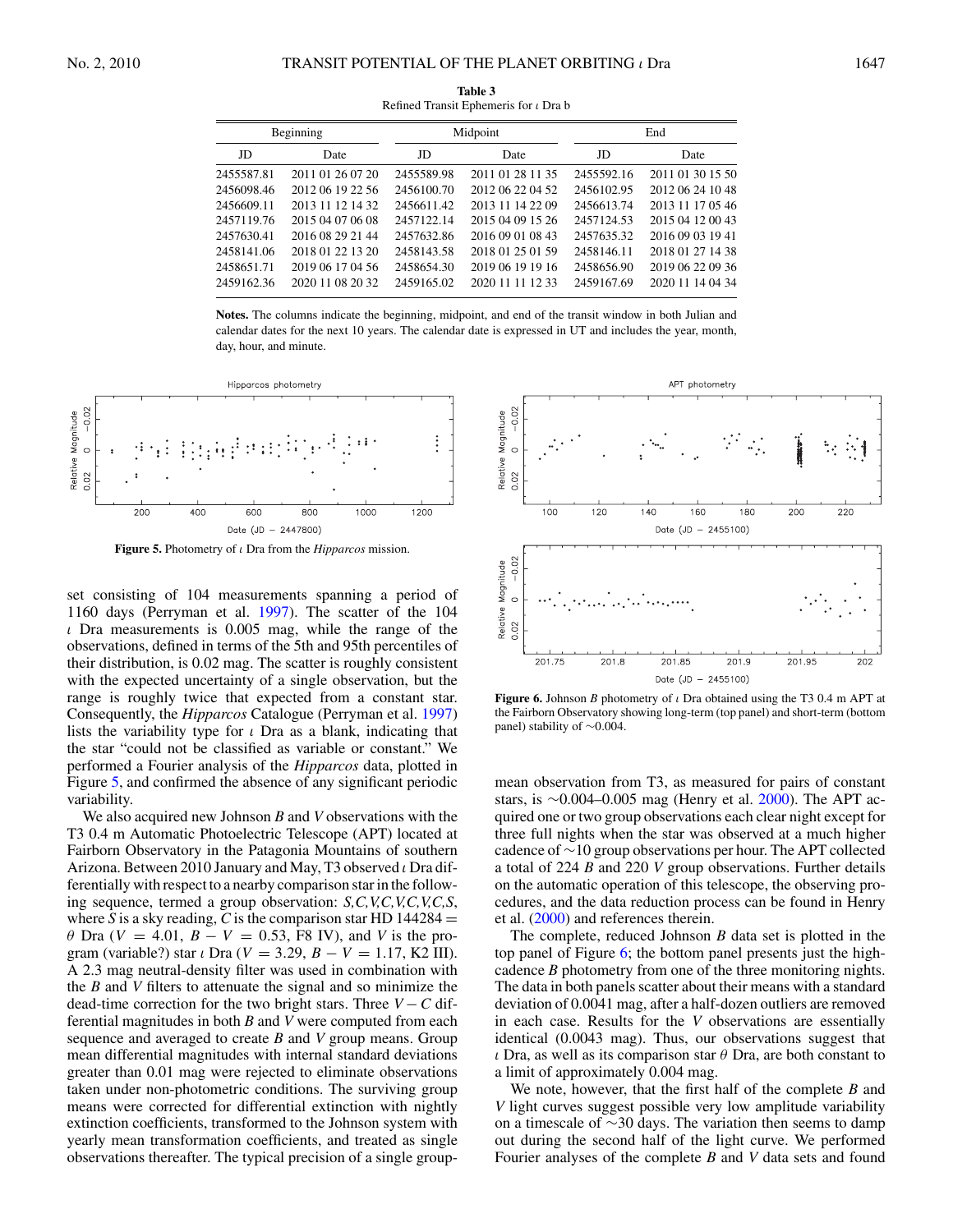<span id="page-6-0"></span>

**Figure 7.** Periodogram of the *B* observations acquired with the T3 APT. No strong periodicity is seen, but the highest peak at 32 days is consistent with the inspection of the first half of the light curve.

no significant periodic variability in either case (see Figure 7 for the *B* data). These results are somewhat reminiscent of the light curves and period analyses of the K giants presented in the survey of Henry et al.  $(2000)$ . Further observations will be required to determine if the apparent low-amplitude variability is real. For now, we claim only that *ι* Dra is constant to ∼0*.*004 mag. We also conclude that the photometric variability reported by Jackisch [\(1963\)](#page-7-0) is spurious and that *ι* Dra has yet to prove its status as a variable star.

In addition to improving the radial velocity orbit of*ι* Dra b and detecting a linear trend in the residuals, Zechmeister et al. [\(2008\)](#page-7-0) also found evidence for short-period radial velocity variations in the range 0.25–0.33 days (we note that corresponding shortperiod photometric variations are *not* seen in our three nights of high-cadence observations). Using the radius measured by Allende Prieto & Lambert [\(1999\)](#page-7-0) of  $R_{\star} = 12.88 R_{\odot}$  and the rotational velocity measured by de Medeiros & Mayor [\(1999\)](#page-7-0) of 1.5 km s−1, we estimate the expected rotation period of *ι* Dra to be ∼434 days. Thus, the possible low-amplitude variability seen in our photometry and the short-period, low-amplitude radial velocity variability found by Zechmeister et al. [\(2008\)](#page-7-0) cannot be caused by the rotation of the star. Zechmeister et al. [\(2008\)](#page-7-0) note that their short-period radial velocity variations may be similar to solar-type oscillations. Likewise, Henry et al. [\(2000\)](#page-7-0) concluded that the low-amplitude, short-period photometric variability found in their sample of K giants could not be due to rotational modulation but had timescales consistent with radial pulsation.

#### 6. PROSPECTS FOR TRANSIT DETECTION

#### *6.1. Photometric Detection*

The prospects for successful detection of a transit of *ι* Dra b rely upon achieving the necessary photometric precision. The brightness of the star makes it a difficult target to observe with traditional CCD photometry due to saturation. Groundbased observations with photoelectric photometers, such as the APTs, mitigate this problem but are still challenged by the *<*0*.*0001 mag transit depth. Assef et al. [\(2009\)](#page-7-0) suggest observing the star during the transit window using narrowband filters which would isolate the Ca ii H and K chromospheric emission at the stellar limb, the effect of which will be to increase the depth of the transit.

While we did not definitely detect photometric variability in *ι* Dra, the amplitude and timescale of possible photometric variations are significantly larger than the predicted transit duration. Hence, two possibilities present themselves for detection of the transit in the face of these potential variations. If the periodic variation is well defined over long time periods, then it could be accurately modeled and subtracted from the data. Regardless, the transit window is shorter such that the variation is not expected to impact the transit detection on those timescales. Although the long transit duration prevents the monitoring of a complete transit within a single night, groundbased observations of a complete transit window of HD 80606b have been accomplished by Hidas et al.  $(2010)$  by obtaining multi-longitudinal coverage. In addition, the required cadence is much lower than for a typical hot Jupiter which allows greater flexibility in binning the measurements for greater precision.

Another possibility is to attempt complete monitoring of the transit window from a space-based observatory. Consider the case of HD 209458b for which the host star is a  $V = 7.65$  mainsequence star. Transits of this planet have been observed by both the *Hubble Space Telescope* (*HST*) and the *Microvariability and Oscillations of Stars*(*MOST*) satellite at very high precision. The *HST* observations by Brown et al. [\(2001\)](#page-7-0) achieved a precision of  $1.1 \times 10^{-4}$  and the *MOST* observations by Croll et al. [\(2007\)](#page-7-0) achieved a precision of  $3.5 \times 10^{-3}$ . Assuming a precision which is dominated by photon noise, these values convert to *ι* Dra precisions of  $1.5 \times 10^{-5}$  and  $4.7 \times 10^{-4}$  for *HST* and *MOST*, respectively. These predicted precisions bring the detection of a transit of *ι* Dra b within reach since the necessarily high cadence of these observations will require binning of the data over the long transit duration. It should be noted however that observations of *ι* Dra with *MOST* are difficult because it is significantly north of the Continuous Viewing Zone (CVZ).

#### *6.2. Spectroscopic Detection*

The Rossiter–McLaughlin (RM) effect (McLaughlin [1924;](#page-7-0) Rossiter [1924\)](#page-7-0) provides a means whereby an exoplanet may be detected and indeed discovered spectroscopically. The first precedent for discovering a planet through this method occurred with the well-known planet orbiting HD 189733 (Bouchy et al. [2005\)](#page-7-0). The application of the RM effect to transiting exoplanets has been described in detail by Gaudi & Winn  $(2007)$ . The amplitude of the RM effect,  $K_R$ , is

$$
K_R \equiv V_S \sin I_S \frac{\gamma^2}{1 - \gamma^2},\tag{1}
$$

where  $V_S \sin I_S$  is the rotational velocity of the star and  $\gamma$  is the transit depth.

The proportionality of the RM amplitude with the rotational velocity of the star presents an immediate large bias against giant stars due to their relatively slow rotation rate. For *ι* Dra, the rotational velocity has been measured by de Medeiros & Mayor [\(1999\)](#page-7-0) to be 1.5 km s<sup>-1</sup>. Using the estimated transit depth of  $7.84 \times 10^{-5}$  from Table [2,](#page-4-0) the amplitude of the RM effect as the planet transits is predicted to be only 12 cm s<sup>-1</sup>. Any attempt to measure such a spectroscopic transit signature will undoubtedly require awaiting the next generation of radial velocity instruments.

#### 7. CONCLUSIONS

Inadequate precision of orbital parameters presents a major hindrance to testing the transit hypothesis of planets